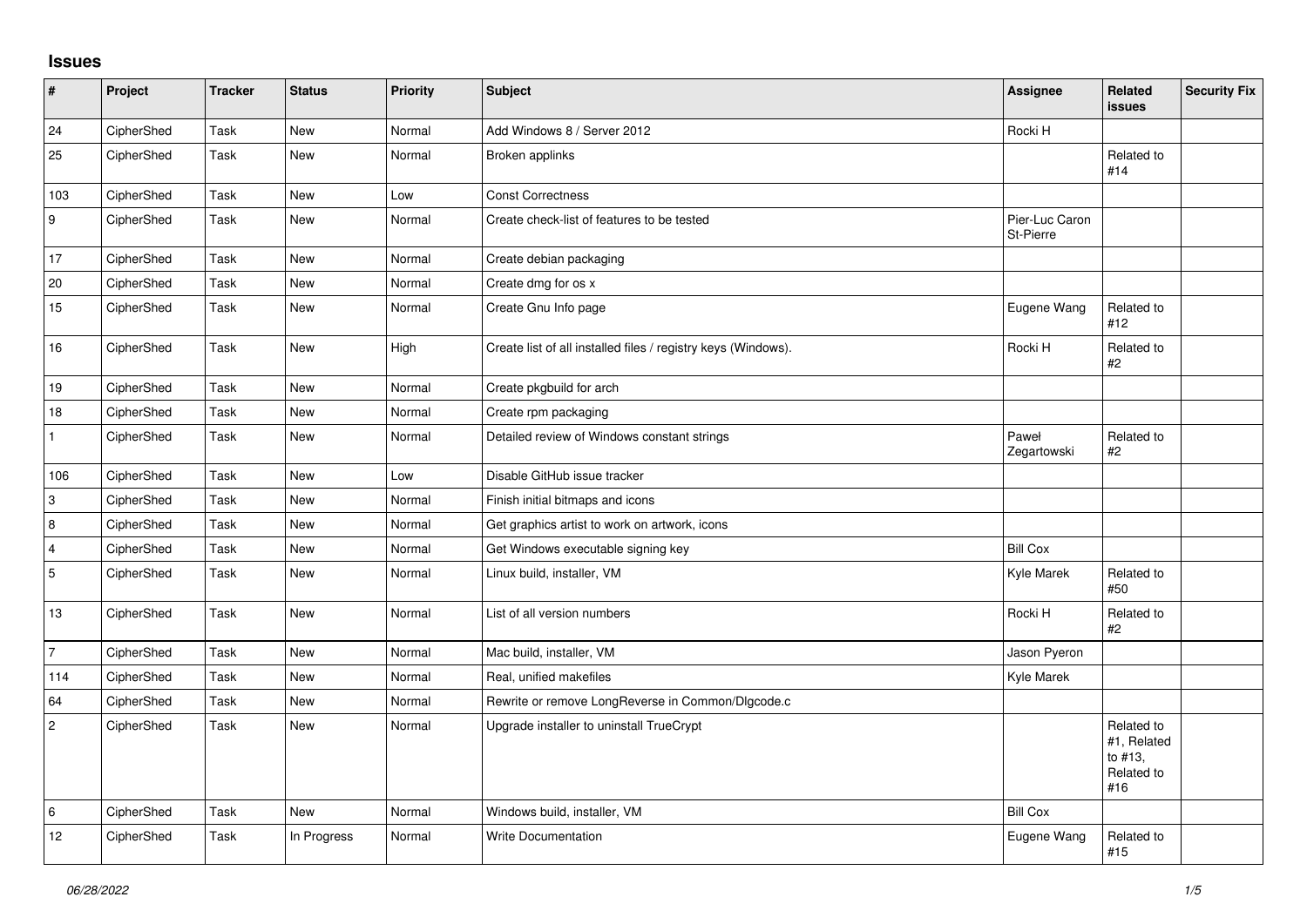| #   | Project    | <b>Tracker</b> | <b>Status</b> | Priority | <b>Subject</b>                                                                                | <b>Assignee</b> | Related<br>issues | <b>Security Fix</b> |
|-----|------------|----------------|---------------|----------|-----------------------------------------------------------------------------------------------|-----------------|-------------------|---------------------|
| 82  | CipherShed | Feature        | <b>New</b>    | Normal   | add sparse file detection to non-windows versions                                             |                 |                   |                     |
| 62  | CipherShed | Feature        | New           | Normal   | Administrative Configuration for Enterprise IT                                                |                 |                   |                     |
| 92  | CipherShed | Feature        | New           | Normal   | allow change of cipher/key on encrypted container without decrypting                          |                 |                   |                     |
| 11  | CipherShed | Feature        | New           | Low      | Cipher set enablement                                                                         |                 |                   |                     |
| 90  | CipherShed | Feature        | <b>New</b>    | Normal   | cipher setting preference file                                                                |                 |                   |                     |
| 75  | CipherShed | Feature        | New           | Low      | code coverage - ConvertUTF.c                                                                  |                 |                   |                     |
| 81  | CipherShed | Feature        | New           | Normal   | Decrypt System drive via commandline                                                          |                 |                   |                     |
| 79  | CipherShed | Feature        | New           | Low      | document a list of file systems compatible with Hidden Volume usage                           |                 |                   |                     |
| 60  | CipherShed | Feature        | New           | Normal   | Enhanced UX - shell extension for container management                                        |                 | Related to<br>#34 |                     |
| 96  | CipherShed | Feature        | New           | Normal   | installer to incorporate a post-installation quick-start wizard                               |                 |                   |                     |
| 69  | CipherShed | Feature        | New           | Low      | integration test: mounting and sharing volumes                                                |                 |                   |                     |
| 124 | CipherShed | Feature        | New           | Normal   | investigate switch to FUDforum from phpBB                                                     |                 |                   |                     |
| 50  | CipherShed | Feature        | New           | Normal   | Linux FDE                                                                                     |                 | Related to<br>#5  |                     |
| 61  | CipherShed | Feature        | New           | Normal   | optionally support TPM                                                                        |                 |                   |                     |
| 53  | CipherShed | Feature        | New           | Low      | Portable / non-admin volume browser                                                           |                 |                   |                     |
| 67  | CipherShed | Feature        | New           | Normal   | print a backup                                                                                |                 |                   |                     |
| 66  | CipherShed | Feature        | New           | Normal   | provide robust API for usermode interaction with kernel driver                                |                 |                   |                     |
| 65  | CipherShed | Feature        | New           | Normal   | pure 64 bit version for windows                                                               |                 | Related to<br>#63 |                     |
| 52  | CipherShed | Feature        | New           | Low      | recovery utility & tools                                                                      |                 | Related to<br>#59 |                     |
| 54  | CipherShed | Feature        | New           | Low      | Self Destruct Password                                                                        |                 |                   |                     |
| 57  | CipherShed | Feature        | New           | Normal   | Skein support                                                                                 |                 |                   |                     |
| 97  | CipherShed | Feature        | New           | Normal   | Suggestion 1 - Do not use unknown terminology                                                 | Niklas Lemcke   |                   |                     |
| 98  | CipherShed | Feature        | <b>New</b>    | Normal   | Suggestion 2 - Do not misuse native UI controls                                               | Niklas Lemcke   |                   |                     |
| 99  | CipherShed | Feature        | New           | Normal   | Suggestion 3-Separate required and optional input parameters                                  |                 |                   |                     |
| 100 | CipherShed | Feature        | New           | Normal   | Suggestion 4-Display the consequences of an action immediately (Immediacy of<br>consequences) |                 |                   |                     |
| 121 | CipherShed | Feature        | New           | Normal   | Support "not" burning CD on encrypting disk operation                                         |                 | Related to<br>#68 |                     |
| 93  | CipherShed | Feature        | New           | Normal   | support "quick" encrypt for new media (especially flash/SSD)                                  |                 |                   |                     |
| 102 | CipherShed | Feature        | New           | Normal   | support for serial console in bootloader                                                      |                 |                   |                     |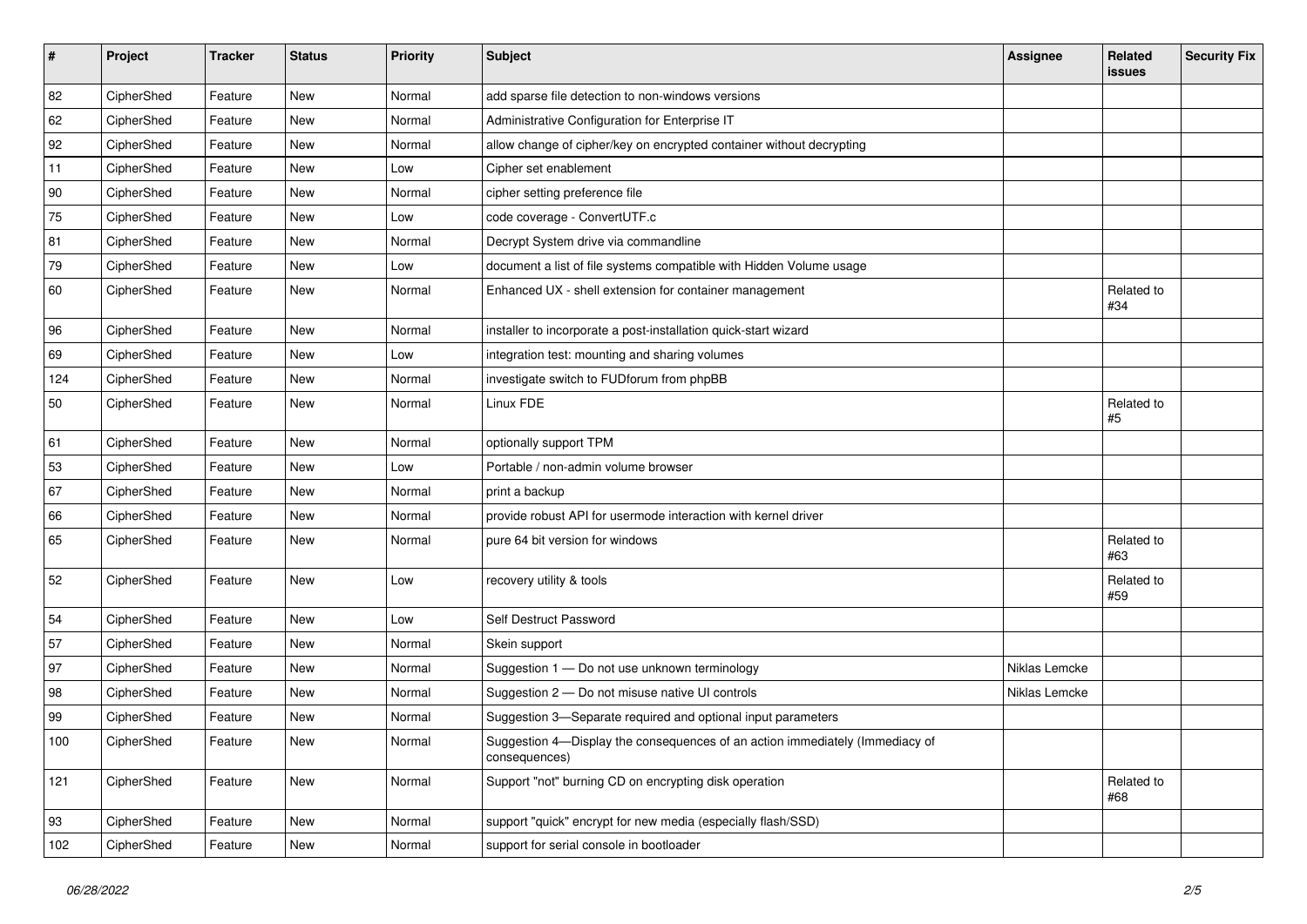| #      | Project    | <b>Tracker</b> | <b>Status</b> | Priority  | <b>Subject</b>                                                                                                                             | <b>Assignee</b> | Related<br><b>issues</b> | <b>Security Fix</b> |
|--------|------------|----------------|---------------|-----------|--------------------------------------------------------------------------------------------------------------------------------------------|-----------------|--------------------------|---------------------|
| 122    | CipherShed | Feature        | <b>New</b>    | Normal    | support key escrow                                                                                                                         |                 | Related to<br>#68        |                     |
| 36     | CipherShed | Feature        | New           | Normal    | support multiple actors to open an encrypted volume                                                                                        |                 |                          |                     |
| 87     | CipherShed | Feature        | <b>New</b>    | Low       | support multiple hidden volumes                                                                                                            |                 |                          |                     |
| 89     | CipherShed | Feature        | New           | Normal    | Support the Common Criteria Collaborative Protection Profile for Full Disk Encryption                                                      |                 |                          |                     |
| 58     | CipherShed | Feature        | New           | Low       | Tablet / Touch screen / non-keyboard boot support                                                                                          |                 |                          |                     |
| 70     | CipherShed | Feature        | New           | Normal    | track git info in build                                                                                                                    |                 |                          |                     |
| 32     | CipherShed | Feature        | New           | Normal    | truecrypt.ch ideas thread                                                                                                                  |                 |                          |                     |
| $10\,$ | CipherShed | Feature        | <b>New</b>    | Low       | Two-factor Pre-boot-authentication with USB stick and Password                                                                             |                 |                          |                     |
| 35     | CipherShed | Feature        | Resolved      | High      | use Doxygen                                                                                                                                |                 |                          |                     |
| 91     | CipherShed | Feature        | New           | Normal    | use linked libraries in kernel driver to isolate logical units and later support plugins                                                   |                 |                          |                     |
| 33     | CipherShed | Feature        | New           | Normal    | windows comamnd line volume creation                                                                                                       |                 |                          |                     |
| 34     | CipherShed | Feature        | New           | Normal    | windows mount point support                                                                                                                |                 | Related to<br>#60        |                     |
| 63     | CipherShed | <b>Bug</b>     | <b>New</b>    | Normal    | 64 bit gui on 64 bit systems                                                                                                               |                 | Related to<br>#65        |                     |
| 30     | CipherShed | <b>Bug</b>     | Resolved      | Normal    | Allowed character description is wrong                                                                                                     |                 | Related to<br>#31        |                     |
| 27     | CipherShed | <b>Bug</b>     | Resolved      | High      | Audit of 04af5c7 - Buffer Overflow: sprintf                                                                                                |                 |                          |                     |
| 28     | CipherShed | <b>Bug</b>     | Resolved      | Normal    | Audit of 04af5c7 - Buffer Overflow: strcat                                                                                                 |                 |                          |                     |
| 29     | CipherShed | <b>Bug</b>     | Resolved      | Normal    | Audit of 04af5c7 - Buffer Overflow: strcpy                                                                                                 | Jason Pyeron    |                          |                     |
| 77     | CipherShed | <b>Bug</b>     | Resolved      | High      | boot loader is too big, regression on ff4d0578aff9269fdb654a213c850ce576fafd0a                                                             |                 |                          |                     |
| 101    | CipherShed | <b>Bug</b>     | Resolved      | Normal    | boot loader password prompt takes 100% cpu in VM                                                                                           |                 |                          |                     |
| 22     | CipherShed | <b>Bug</b>     | In Progress   | High      | Change name of software for "1.0" release.                                                                                                 | Jason Pyeron    |                          |                     |
| 94     | CipherShed | <b>Bug</b>     | <b>New</b>    | High      | CipherShed Volume Creation Wizard: Encryption of Host Protected Area":"Encryption of Host<br>Protected Area" class #32770 not initialized? |                 |                          |                     |
| 116    | CipherShed | <b>Bug</b>     | <b>New</b>    | Normal    | create an option for private/global volume mounting                                                                                        |                 |                          |                     |
| 105    | CipherShed | <b>Bug</b>     | Resolved      | Low       | Debian Jessie Complication Error: wx3.0                                                                                                    |                 |                          |                     |
| 83     | CipherShed | <b>Bug</b>     | New           | Normal    | deduplicate file names                                                                                                                     |                 |                          |                     |
| 85     | CipherShed | <b>Bug</b>     | New           | Normal    | Digcode.c is 9917 lines long, split it up                                                                                                  |                 |                          |                     |
| 119    | CipherShed | <b>Bug</b>     | Resolved      | Immediate | DLL side loading attack vulnerability                                                                                                      | Jason Pyeron    |                          |                     |
| 48     | CipherShed | <b>Bug</b>     | New           | High      | EncryptDataUnits() lacks error handling                                                                                                    |                 |                          |                     |
| 115    | CipherShed | <b>Bug</b>     | Resolved      | High      | fails to build on stretch due to overloaded constructors                                                                                   |                 |                          |                     |
| 117    | CipherShed | Bug            | Resolved      | High      | Failure to function when compiled with GCC 5                                                                                               |                 |                          |                     |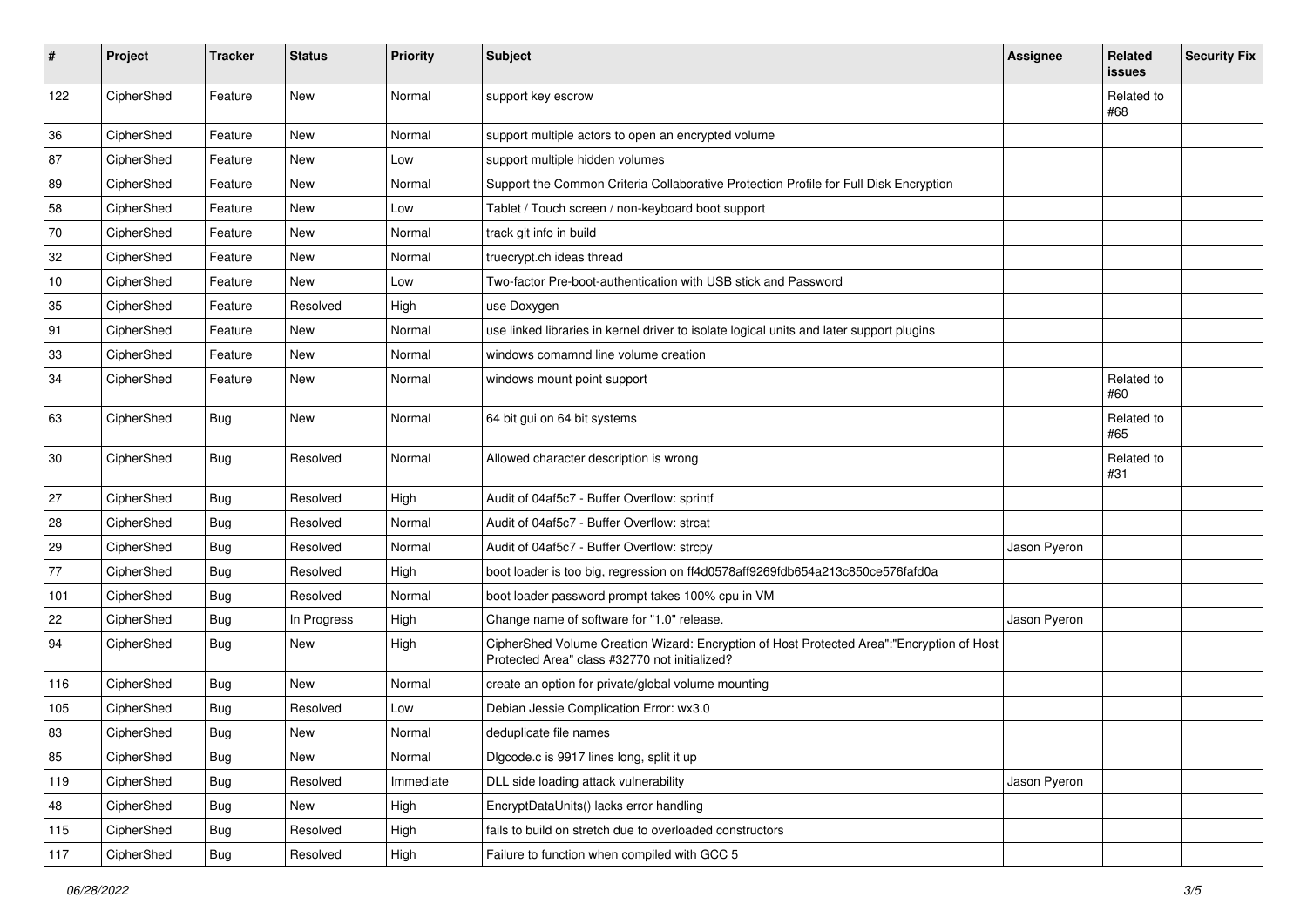| #   | Project    | <b>Tracker</b> | <b>Status</b> | <b>Priority</b> | Subject                                                                                                     | Assignee     | Related<br>issues | <b>Security Fix</b> |
|-----|------------|----------------|---------------|-----------------|-------------------------------------------------------------------------------------------------------------|--------------|-------------------|---------------------|
| 14  | CipherShed | Bug            | <b>New</b>    | Normal          | Fixes urls in ui (/applink? links)                                                                          |              | Related to<br>#25 |                     |
| 56  | CipherShed | <b>Bug</b>     | New           | Low             | FreeBSD support                                                                                             |              |                   |                     |
| 47  | CipherShed | <b>Bug</b>     | New           | High            | GetWipePassCount() / WipeBuffer() can cause BSOD                                                            |              |                   |                     |
| 51  | CipherShed | <b>Bug</b>     | In Progress   | Normal          | <b>GUID Partition Table (GPT)</b>                                                                           | Jason Pyeron | Related to<br>#55 |                     |
| 74  | CipherShed | <b>Bug</b>     | <b>New</b>    | Normal          | Hardcoded Build date in Help->About window                                                                  |              |                   |                     |
| 43  | CipherShed | <b>Bug</b>     | <b>New</b>    | High            | IOCTL_DISK_VERIFY integer overflow                                                                          |              |                   |                     |
| 26  | CipherShed | <b>Bug</b>     | <b>New</b>    | Normal          | Large External Drive Support on Mac (>512byte sector size)                                                  |              |                   |                     |
| 123 | CipherShed | <b>Bug</b>     | <b>New</b>    | Normal          | losetup anomaly with OpenSUSE 13.1                                                                          |              |                   |                     |
| 45  | CipherShed | Bug            | New           | High            | MainThreadProc() integer overflow                                                                           |              |                   |                     |
| 86  | CipherShed | <b>Bug</b>     | Resolved      | Normal          | Make ciphershed window titlebars different                                                                  |              |                   |                     |
| 125 | CipherShed | <b>Bug</b>     | Resolved      | Normal          | Makefile for bootloader fails on case sensitive filesystem                                                  |              |                   |                     |
| 76  | CipherShed | <b>Bug</b>     | New           | Normal          | MakeSelfExtractingPackage used in CI cannot have dialog boxes                                               |              |                   |                     |
| 21  | CipherShed | <b>Bug</b>     | New           | High            | Method of mounting may be exploited                                                                         |              |                   |                     |
| 46  | CipherShed | Bug            | New           | High            | MountVolume() device check bypass                                                                           |              |                   |                     |
| 40  | CipherShed | <b>Bug</b>     | <b>New</b>    | High            | Multiple issues in the bootloader decompressor                                                              |              |                   |                     |
| 37  | CipherShed | Bug            | <b>New</b>    | High            | Open Crypto Audit Project issues                                                                            |              |                   |                     |
| 107 | CipherShed | <b>Bug</b>     | New           | Immediate       | Open Crypto Audit Project TrueCrypt CS-TC-1 - CryptAcquireContext may silently fail in<br>unusual scenarios |              |                   |                     |
| 108 | CipherShed | <b>Bug</b>     | <b>New</b>    | Urgent          | Open Crypto Audit Project TrueCrypt CS-TC-2 - AES implementation susceptible to<br>cache-timing attacks     |              |                   |                     |
| 109 | CipherShed | Bug            | <b>New</b>    | High            | Open Crypto Audit Project TrueCrypt CS-TC-3 - Keyfile mixing is not cryptographically sound                 |              |                   |                     |
| 110 | CipherShed | Bug            | New           | High            | Open Crypto Audit Project TrueCrypt CS-TC-4 - Unauthenticated ciphertext in volume<br>headers               |              |                   |                     |
| 59  | CipherShed | <b>Bug</b>     | <b>New</b>    | Low             | optimized rescue disk                                                                                       |              | Related to<br>#52 |                     |
| 71  | CipherShed | Bug            | <b>New</b>    | High            | passwords using non-ascii                                                                                   |              |                   |                     |
| 95  | CipherShed | Bug            | New           | Normal          | Platform/SystemException.h and Common/Exception.h define the same class/struct                              |              |                   |                     |
| 127 | CipherShed | <b>Bug</b>     | Resolved      | Normal          | remove #if 0 code                                                                                           | Jason Pyeron |                   |                     |
| 113 | CipherShed | Bug            | Resolved      | Normal          | remove the donate screen from the installer                                                                 |              |                   |                     |
| 39  | CipherShed | <b>Bug</b>     | <b>New</b>    | High            | Sensitive information might be paged out from kernel stacks                                                 |              |                   |                     |
| 88  | CipherShed | <b>Bug</b>     | New           | Normal          | smart card support for containers                                                                           |              |                   |                     |
| 42  | CipherShed | <b>Bug</b>     | New           | High            | TC_IOCTL_GET_SYSTEM_DRIVE_DUMP_CONFIG kernel pointer disclosure                                             |              |                   |                     |